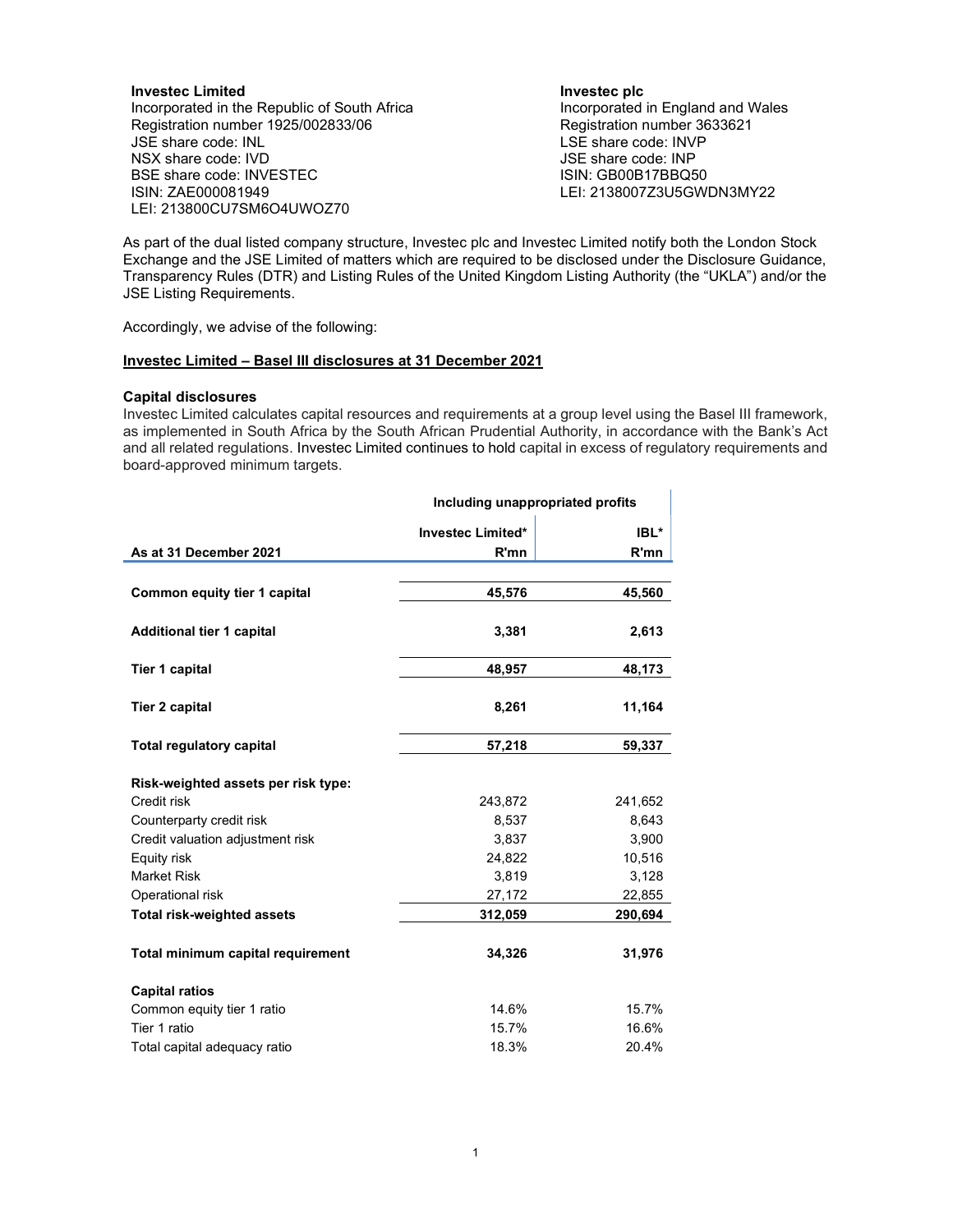## Leverage ratio disclosures

|                        | Including unappropriated profits |         |
|------------------------|----------------------------------|---------|
|                        | <b>Investec Limited*</b>         | IBL*    |
| As at 31 December 2021 | R'mn                             | R'mn    |
| Tier 1 capital         | 48.957                           | 48.173  |
| Total exposure         | 623.591                          | 589,748 |
| Leverage ratio         | 7.9%                             | 8.2%    |

|                                     | <b>Excluding unappropriated profits</b> |         |
|-------------------------------------|-----------------------------------------|---------|
|                                     | Investec Limited*                       | IBL*    |
| As at 31 December 2021              | R'mn                                    | R'mn    |
|                                     |                                         |         |
| Common equity tier 1 capital        | 41,778                                  | 43,857  |
| <b>Additional tier 1 capital</b>    | 3,388                                   | 2,614   |
| <b>Tier 1 capital</b>               | 45,166                                  | 46,471  |
| <b>Tier 2 capital</b>               | 8,311                                   | 11,163  |
| <b>Total regulatory capital</b>     | 53,477                                  | 57,634  |
| Risk-weighted assets per risk type: |                                         |         |
| Credit risk                         | 242,909                                 | 241,652 |
| Counterparty credit risk            | 8,537                                   | 8,643   |
| Credit valuation adjustment risk    | 3,837                                   | 3,900   |
| Equity risk                         | 24,210                                  | 10,516  |
| <b>Market Risk</b>                  | 3,819                                   | 3,128   |
| Operational risk                    | 27,172                                  | 22,855  |
| <b>Total risk-weighted assets</b>   | 310,484                                 | 290,694 |
| Total minimum capital requirement   | 34,153                                  | 31,976  |
| <b>Capital ratios</b>               |                                         |         |
| Common equity tier 1 ratio          | 13.5%                                   | 15.1%   |
| Tier 1 ratio                        | 14.5%                                   | 16.0%   |
| Total capital adequacy ratio        | 17.2%                                   | 19.8%   |
|                                     |                                         |         |

## Leverage ratio disclosures

| Leverage ratio uisclosures |                                         |         |
|----------------------------|-----------------------------------------|---------|
|                            | <b>Excluding unappropriated profits</b> |         |
|                            | <b>Investec Limited*</b>                | IBL*    |
| As at 31 December 2021     | R'mn                                    | R'mn    |
| Tier 1 capital             | 45.166                                  | 46.471  |
| Total exposure             | 623.061                                 | 589.748 |
| Leverage ratio             | 7.2%                                    | 7.9%    |

\* Where: IBL is Investec Bank Limited consolidated. The information for Investec Limited includes the information for IBL.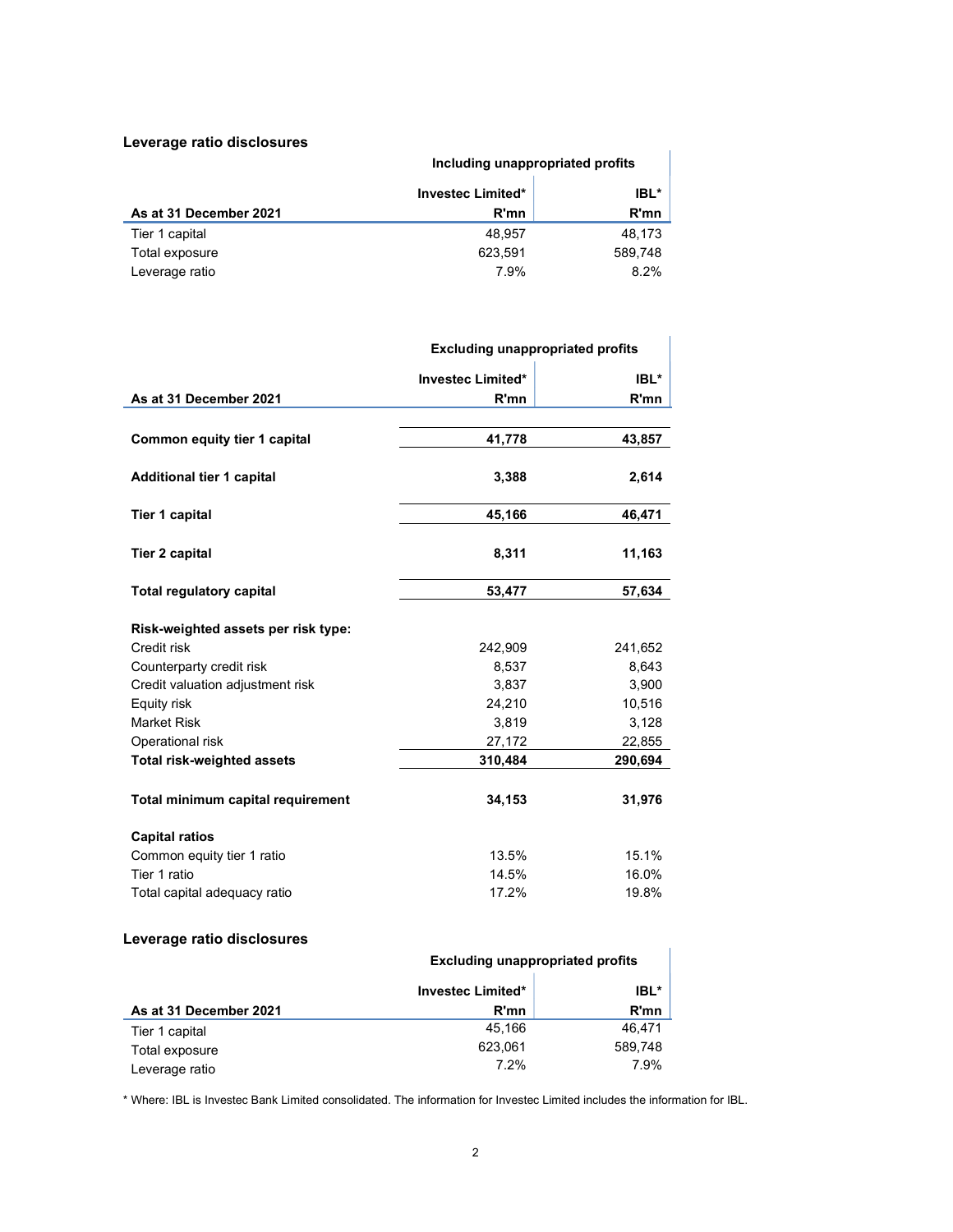### Liquidity disclosures

### Liquidity coverage ratio (LCR)

The objective of the LCR is to promote the short-term resilience of the liquidity risk profile of banks by ensuring that they have sufficient high-quality liquid assets to survive a significant stress scenario lasting 30 calendar days.

With effect from 1 April 2020, the minimum LCR requirement in South Africa was reduced from 100% to 80%. As the PA is now of the view that this relief measure is no longer necessary, the minimum LCR requirement has been revised to 90% from 1 January 2022 and back to 100% from 1 April 2022. This applies for both Investec Bank Limited (IBL) (solo basis) and Investec Bank Limited (IBL) consolidated group.

In accordance with the provisions of section 6(6) of the South African Banks Act 1990 (Act No. 94 of 1990), banks are directed to comply with the relevant LCR disclosure requirements. This disclosure is in accordance with Pillar 3 of the Basel III liquidity accord, as specified by BCBS d400 (2017) and Directive D1/2018.

The following table sets out the LCR for IBL (solo basis) and IBL consolidated group for the quarter ending 31 December 2021:

|                                          | IBL (solo basis) - Total | <b>IBL consolidated group - Total</b> |
|------------------------------------------|--------------------------|---------------------------------------|
|                                          | weighted value           | weighted value                        |
| High quality liquid assets (HQLA) (R'mn) | 94,350                   | 96,607                                |
| Net cash outflows (R'mn)                 | 63.634                   | 63,573                                |
| <b>Actual LCR</b>                        | 150.2%                   | 153.8%                                |
| <b>Required LCR</b>                      | $80\%$ <sup>^</sup>      | 80%^                                  |

^ - temporarily reduced from 100% by the PA.

The values in the table are calculated as the simple average of 92 calendar daily values over the period 1 October 2021 to 31 December 2021 for IBL (solo basis). IBL consolidated group values use daily values for IBL (solo basis), while those for other group entities use the average of October, November and December 2021 month-end values.

#### Net stable funding ratio (NSFR)

The objective of the NSFR is to promote the resilience of the banking sector by requiring banks to maintain a stable funding profile in relation to the composition of their assets and off-balance sheet activities on an ongoing structural basis. By ensuring that banks do not embark on excessive maturity transformation that is not sustainable, the NSFR is intended to reduce the likelihood that disruptions to a bank's funding sources would erode its liquidity position, increase its risk of failure, and potentially lead to broader systemic risk.

The minimum NSFR requirement in South Africa is 100%. This applies to both IBL (solo basis) and IBL consolidated group.

In accordance with the provisions of section 6(6) of the South African Banks Act 1990 (Act No. 94 of 1990), banks are directed to comply with the relevant NSFR disclosure requirements. This disclosure is in accordance with Pillar 3 of the Basel III liquidity accord, as specified by Directive 11/2015 and Directive 01/2018.

The following table sets out the NSFR for IBL (solo basis) and IBL consolidated group as at 31 December 2021:

|                      | <b>IBL</b> (solo basis) | <b>IBL consolidated group</b> |
|----------------------|-------------------------|-------------------------------|
| <b>Actual NSFR</b>   | 115.3%                  | 115.8%                        |
| <b>Required NSFR</b> | 100%                    | 100%                          |